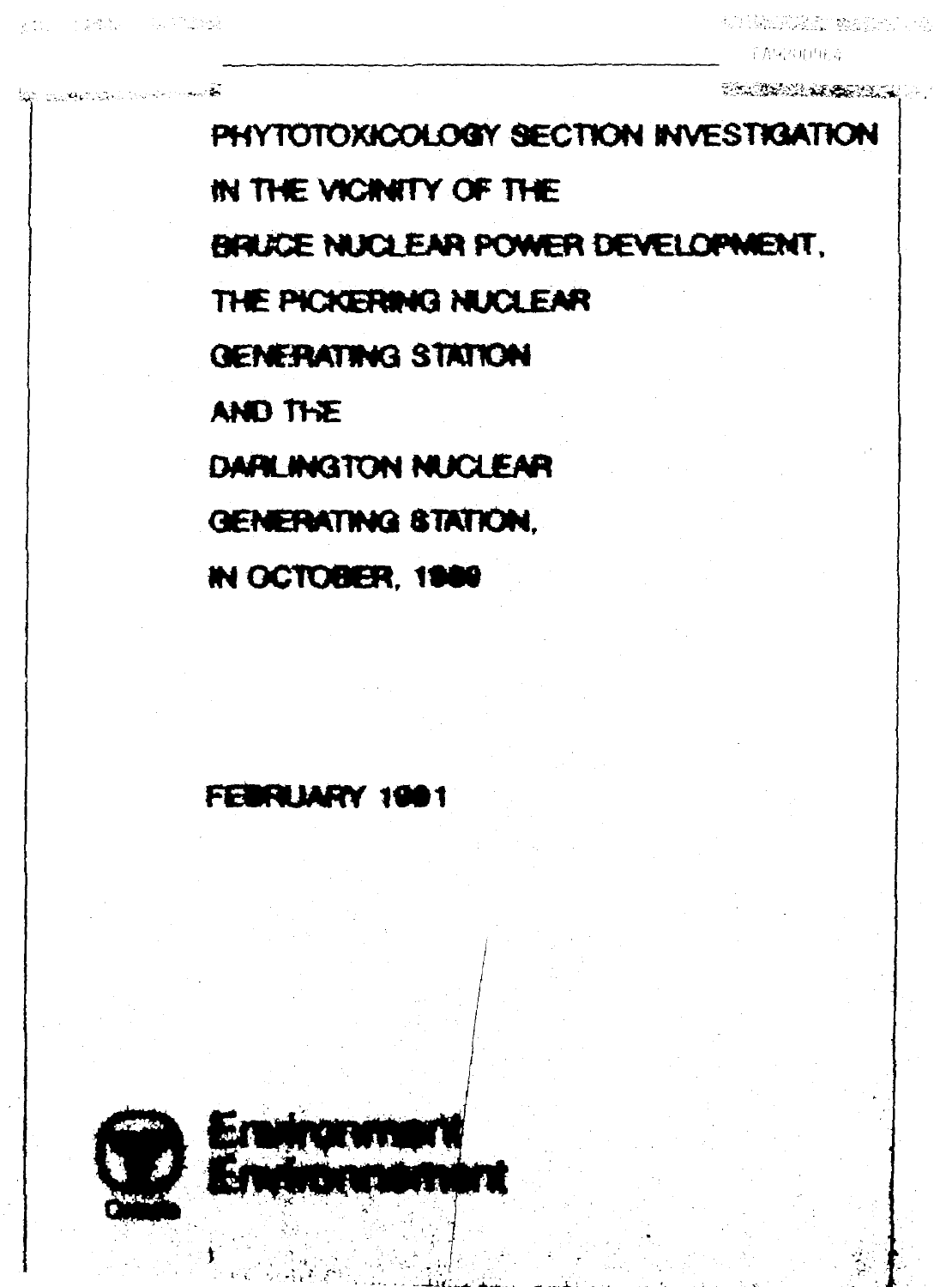ISBN 0-7729-8255-4

#### **PHYTOTOXICOLOGY SECTION INVESTIGATION IN THE VICINITY OF THE BRUCE NUCLEAR POWER DEVELOPMENT, THE PICKERING NUCLEAR GENERATING STATION AND THE DARUNGTON NUCLEAR GENERATING STATION, IN OCTOBER, 1969**

Report prepared by: Phytotoxicology Section Air Resources Branch

February 1991



Copyright: Queen's printer for Ontario, 1991 This publication may be reproduced for non-commercial purposes with appropriate attribution.

> PIBS 1450 log 90-2231-073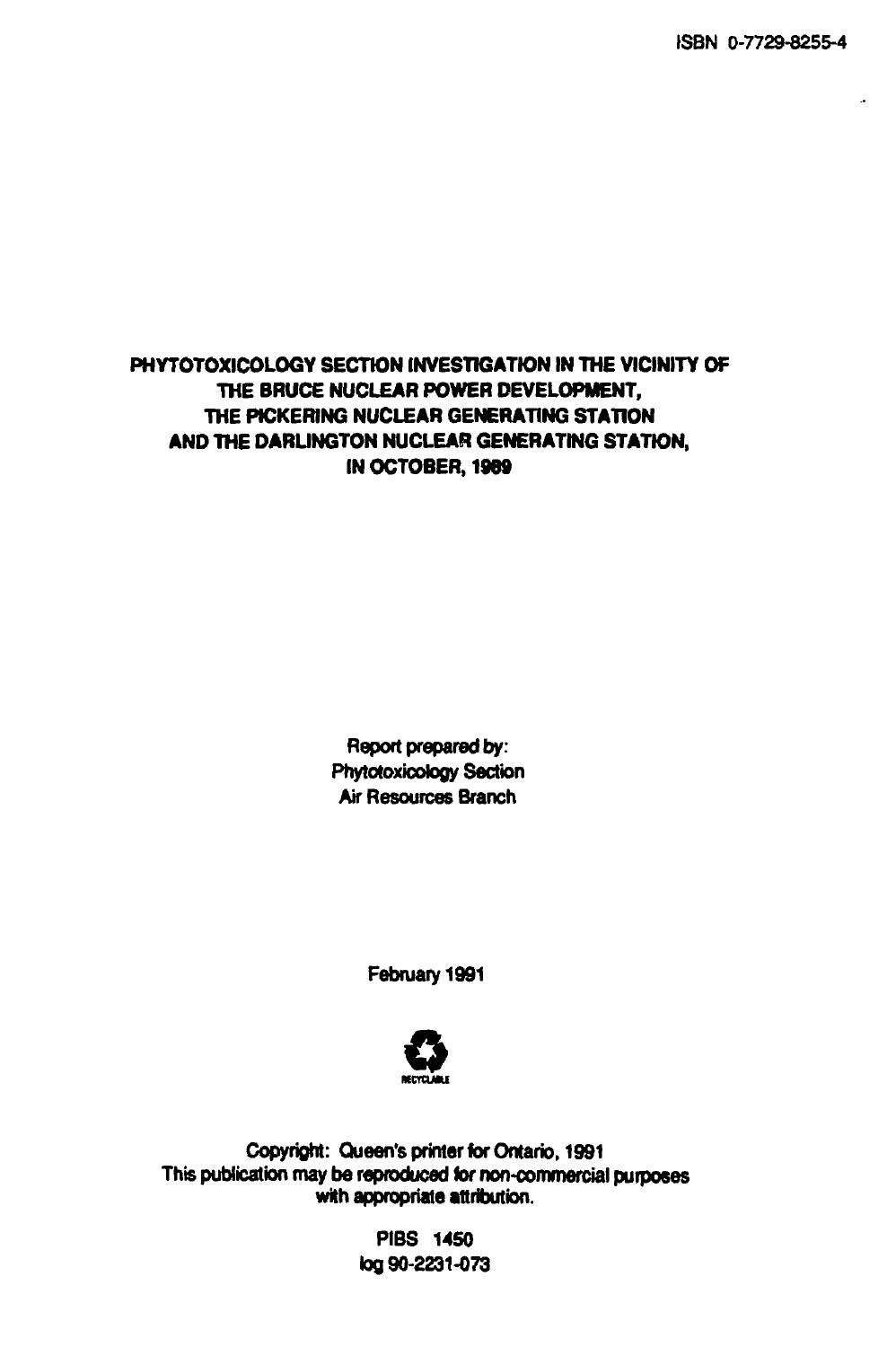# **1 Background**

**The Phytotoxicology Section, Air Resources Branch is a participant in the Pickering and Bruce Nuclear Contingency Plans. The Phytotoxicology Emergency Response Team is responsible for collecting vegetation samples in the event of a nuclear emergency at any of the nuclear generating** stations in the province. As part of it's responsibility the Phytotoxicology Section collects samples **around the nuclear generating stations for comparison purposes in the event of an emergency. Because of the limited frequency of sampling, the data from the surveys are not intended to be used as part of a regulatory monitoring program. These data represent an effort by the MOE to begin to establish a data base of tritium concentrations in vegetation.**

**The Phytotoxicology Section has carried out seven surveys in the vicinity of Ontario Hydro nuclear generating stations since 1981. Surveys were conducted for tritium in snow in the vicinity of Bruce Nuclear Power Development (BNPD), February, 1981 (1), tritium in cell-free water of white ash in the vicinity of BNPD, September, 1981 (2), tritium in snow in the vicinity of BNPD, March, 1982 (3), tritium in tree sap in the vicinity of BNPD, April, 1982 (3), tritium in tree sap in the vicinity of BNPD, April, 1984, tritium in the cell-free water of white ash in the vicinity of BNPD, September, 1985 (4), and tritium in cell-free water of grass in the vicinity of Pickering Nuclear Generating Station (PNGS), October 1986 (5). In all cases a pattern of decreasing tritium levels with increasing distance from the stations was observed.**

**In October 1989, assessment surveys were conducted around Bruce Nuclear Power Development, the Pickering Nuclear Generating Station and the new Darlington Nuclear Generating Station (DNGS). The purpose of these surveys was to provide baseline data for tritium in cell-free water of grass at all three locations at the same time of year. As none of the reactor units at DNGS** had been brought on line at the time of the survey, this data was to be considered pre-operational **or background data for DNGS. However, the Tritium Removal Facility was under commissioning at the time of the survey.**

# **2 Methods**

**On October 25,1989 R.D. Jones and D.S. Harper of the Phytotoxicology Section collected grass samples at nine sampling locations in the vicinity of the Darlington Nuclear Generating Station (see Figure 1). Stations 1,2 and 8 were classed as rural agricultural and the rest of the stations were either rural industrial or urban.**

**Twelve grass samples were collected in the vicinity of the Pickering Nuclear Generating Station on the same date. Seven of the PNGS sampling locations were the same as used in the 1986 survey. Five additional stations were added to better delineate the zone of influence and one of the original stations was eliminated (see Figure 2). All of the PNGS sample locations, with the possible exception of station 11, were classed as urban.**

**On October 27,1989 R.D. Jones and M. Dixon collected grass samples at 13 locations in the vicinity of the Bruce Nuclear Power Development All of these samples were collected at locations used in previous snow or vegetation surveys (see Figure 3). All 13 stations were classed rural, with stations 8,10,13,14,21 and 22 collected adjacent to agricultural fields.**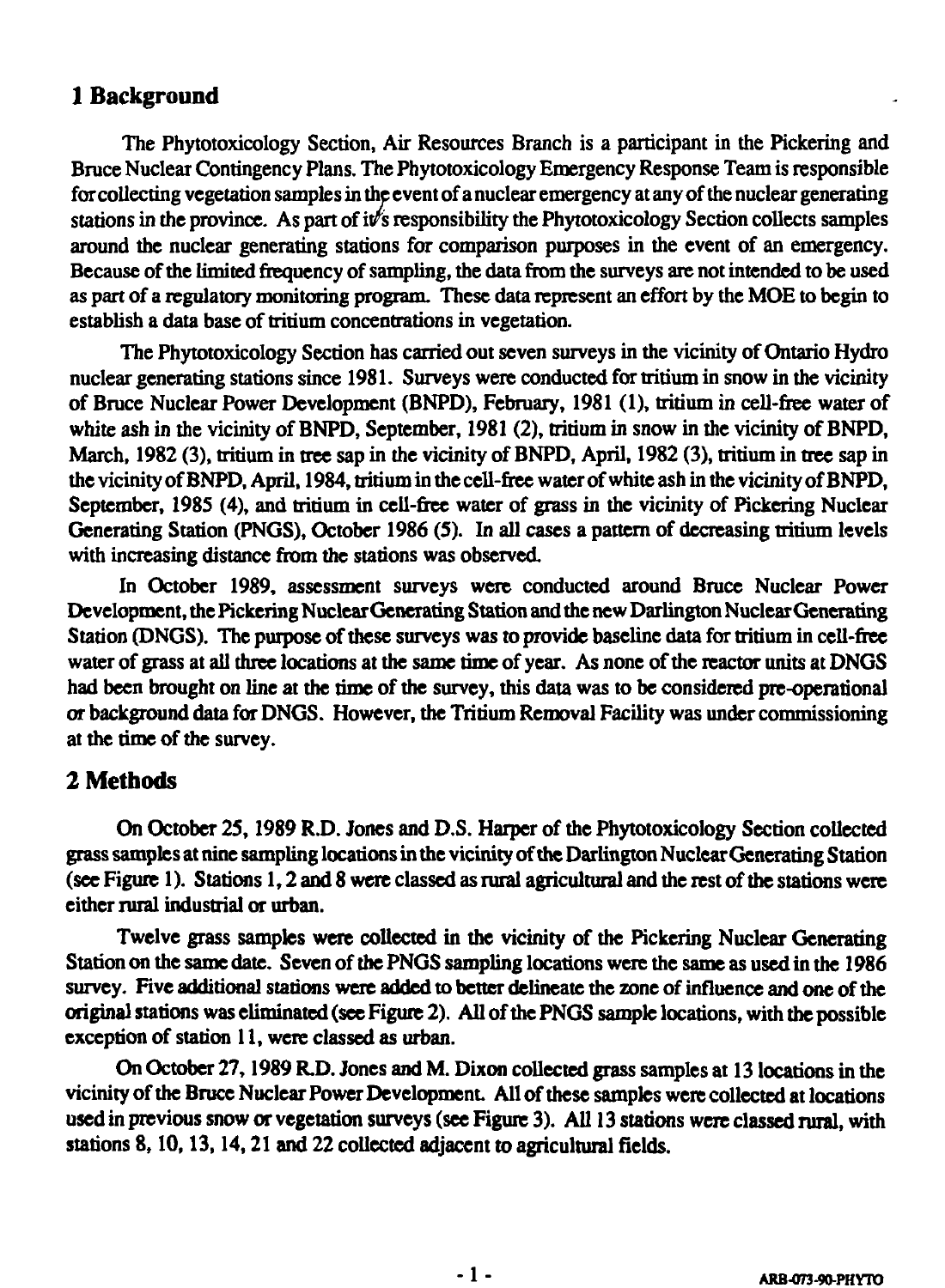While it was not possible to collect the same grass species at each location in the three surveys, . all of the grass collected was uncut, broad leaf type grass. All of the samples were green, mature grass with less than ten percent dry or dead leaves.

The samples were collected using standard Phytotoxicology sampling techniques (6). The samples were sealed in 500 ml air tight plastic sample bottles and stored in a refrigerator. The samples were delivered to the Ontario Ministry of Labour, Health and Safety Support Services Branch, Radiation Protection Service for analysis of tritium in cell-free water. Cell-free water was extracted from the grass tissue by azeotropic distillation. The extract was mixed with Dimilume scintillation cocktail and counted on the Packard 300C liquid scintillation counter.

Figure 1: Sketch Map of the Vicinity of the Darlington Nuclear Generating Station Showing the Approximate Locations of Grass Samples Collected for Tritium Analysis on October 25,1989

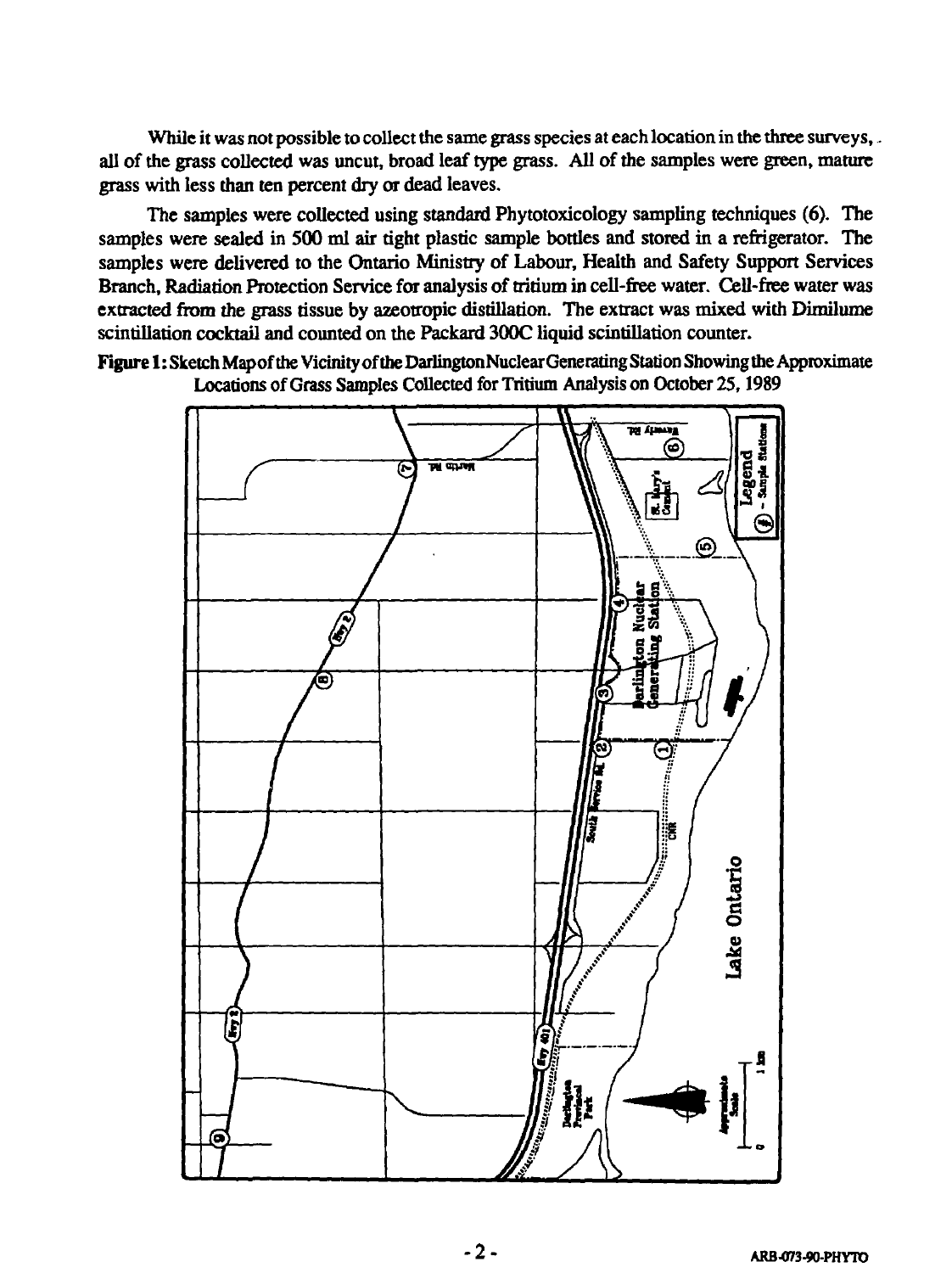**Figure 2: Sketch Map of the Vicinity of the Pickering Nuclear Generating Station Showing the Approximate Locations of Grass Samples Collected for Tritium Analysis on October 25,1989**

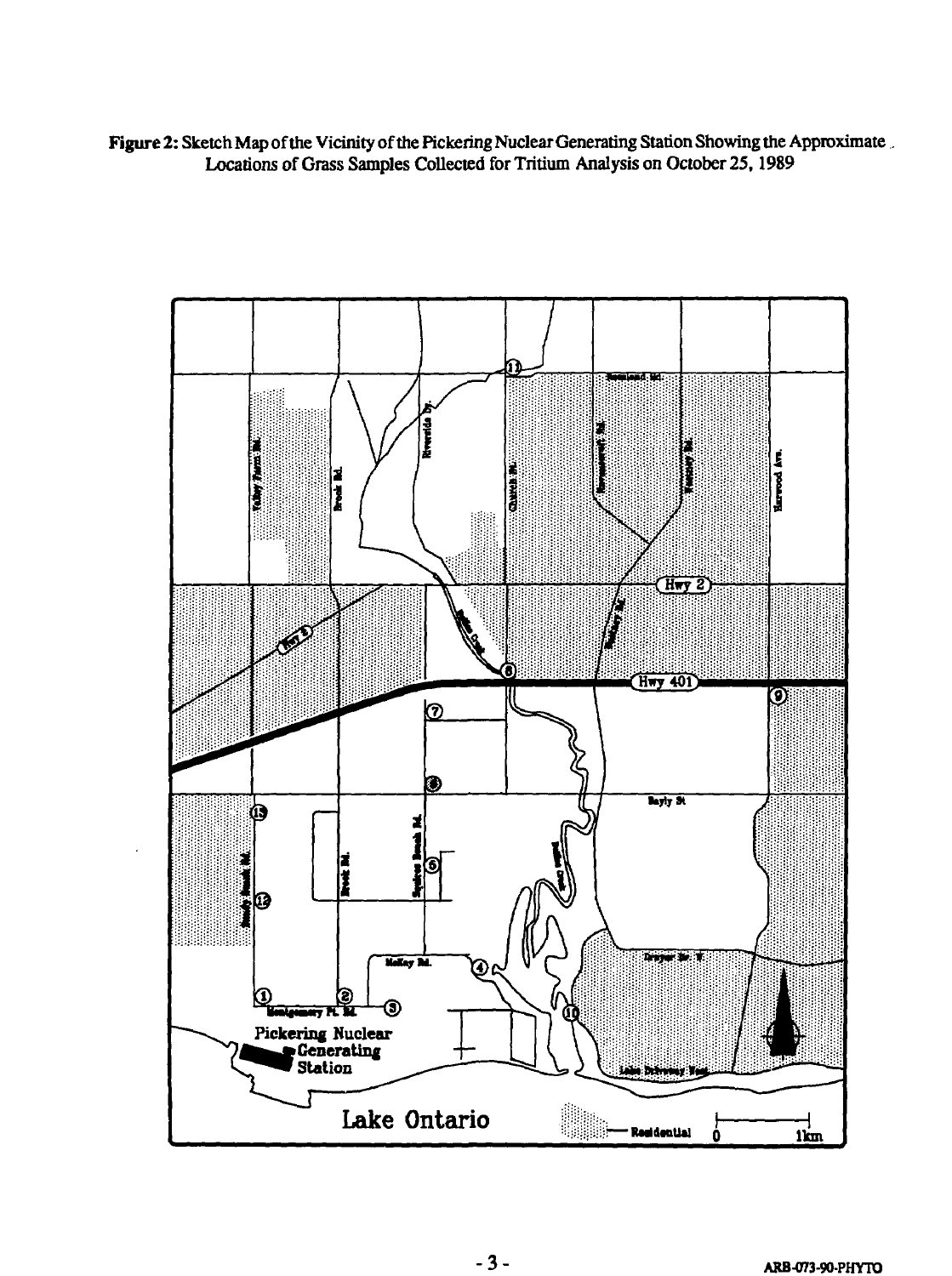

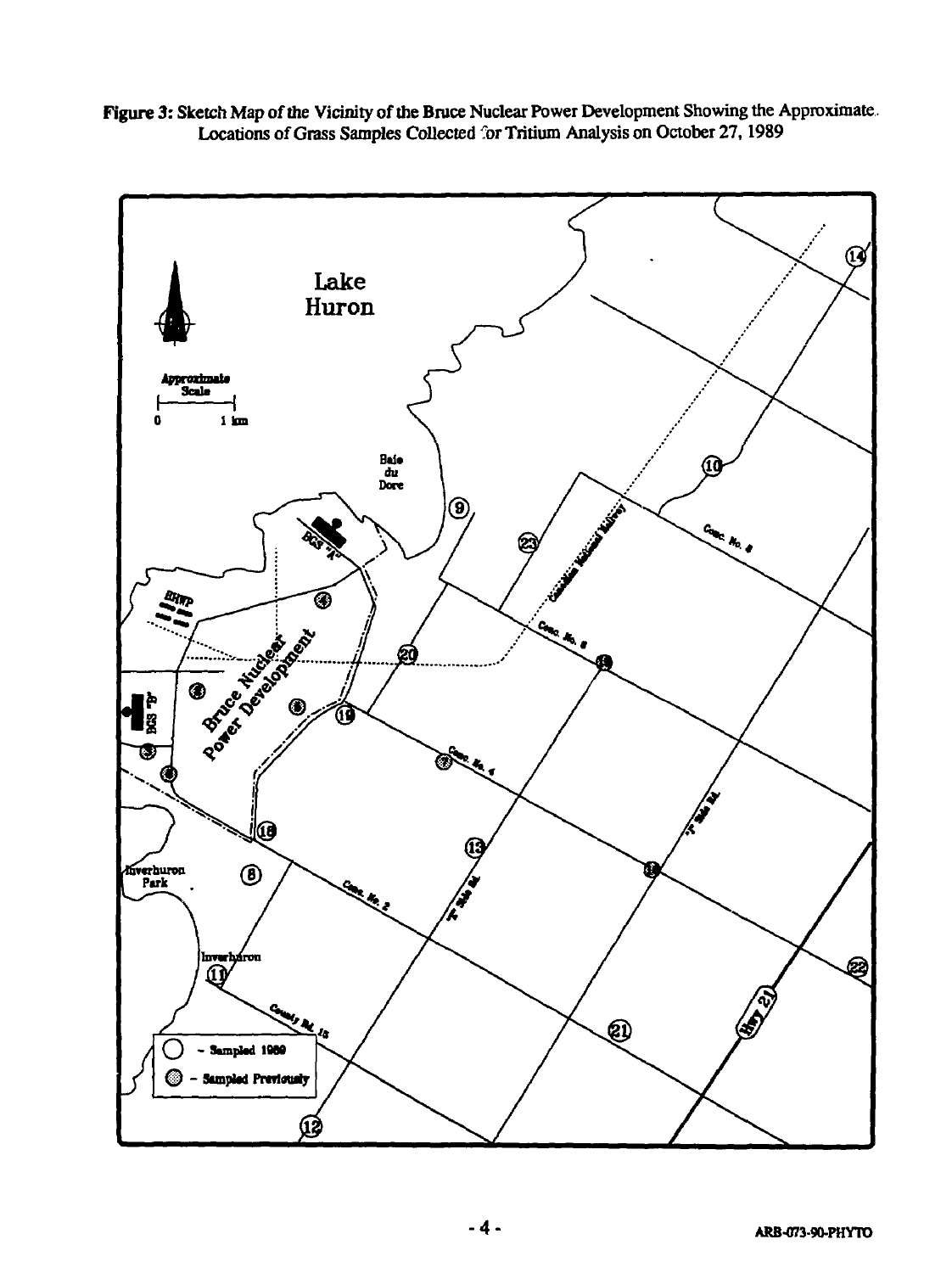# **3 Results**

The results for the 1989 DNGS survey are given in Table 1. The result for the 1989 PNGS survey are given in Table 2. The results from the 1986 PNGS survey are also given in Table 2 for comparison purposes. The results for the 1989 BNPD are given in Table 3. The results from all of the previous tritium surveys for the BNPD are also included in Table 3 for comparison purposes. All of the tritium results are expressed as Becquerels per litre (Bq/L) of cell-free water extract. Results previously reported in nCi/L have been converted to Bq/L by multiplying by 37 (7). The reported detection limit for the 1989 results was 30 Bq/L while the detection limit for previous surveys was 15 Bq/L.

| <b>Sampling Site</b> | Tritium<br><b>B</b> q/L |  |
|----------------------|-------------------------|--|
|                      | $30$                    |  |
| 2                    | $30$                    |  |
| 3                    | $30$                    |  |
| 4                    | 180                     |  |
| 5                    | 37                      |  |
| 6                    | $30$                    |  |
| າ                    | $30$                    |  |
| 8                    | $30$                    |  |
| 9                    | $30$                    |  |

**Table 1:** Tritium Activity in Cell-Free Water Extracts from Grass Collected in the Vicinity of the Darlington Nuclear Generating Station, October 25,1989

**Table 2:** Tritium Activity (Bq/L) in Cell-Free Water Extracts from Grass Collected in the Vicinity of the Pickering Nuclear Generating Station, October 31,1986 and October 25,1989

| <b>Sampling Site</b> | Grass<br>1986 | <b>Grass</b><br>1989 |  |
|----------------------|---------------|----------------------|--|
|                      | 3,800         | 50,000               |  |
|                      | 810           | 7,700                |  |
| 3                    | 370           | 5,000                |  |
| 4                    | 240           | 3,200                |  |
| 5                    | 220           | 7,800                |  |
| 6                    | 100           |                      |  |
| 7                    | 100           | 8,100                |  |
| 8                    | 76            | 5,600                |  |
| 9                    | ۰             | 4,900                |  |
| 10                   |               | 1,100                |  |
| 11                   |               | 1,600                |  |
| 12                   |               | 1,500                |  |
| 13                   |               | 930                  |  |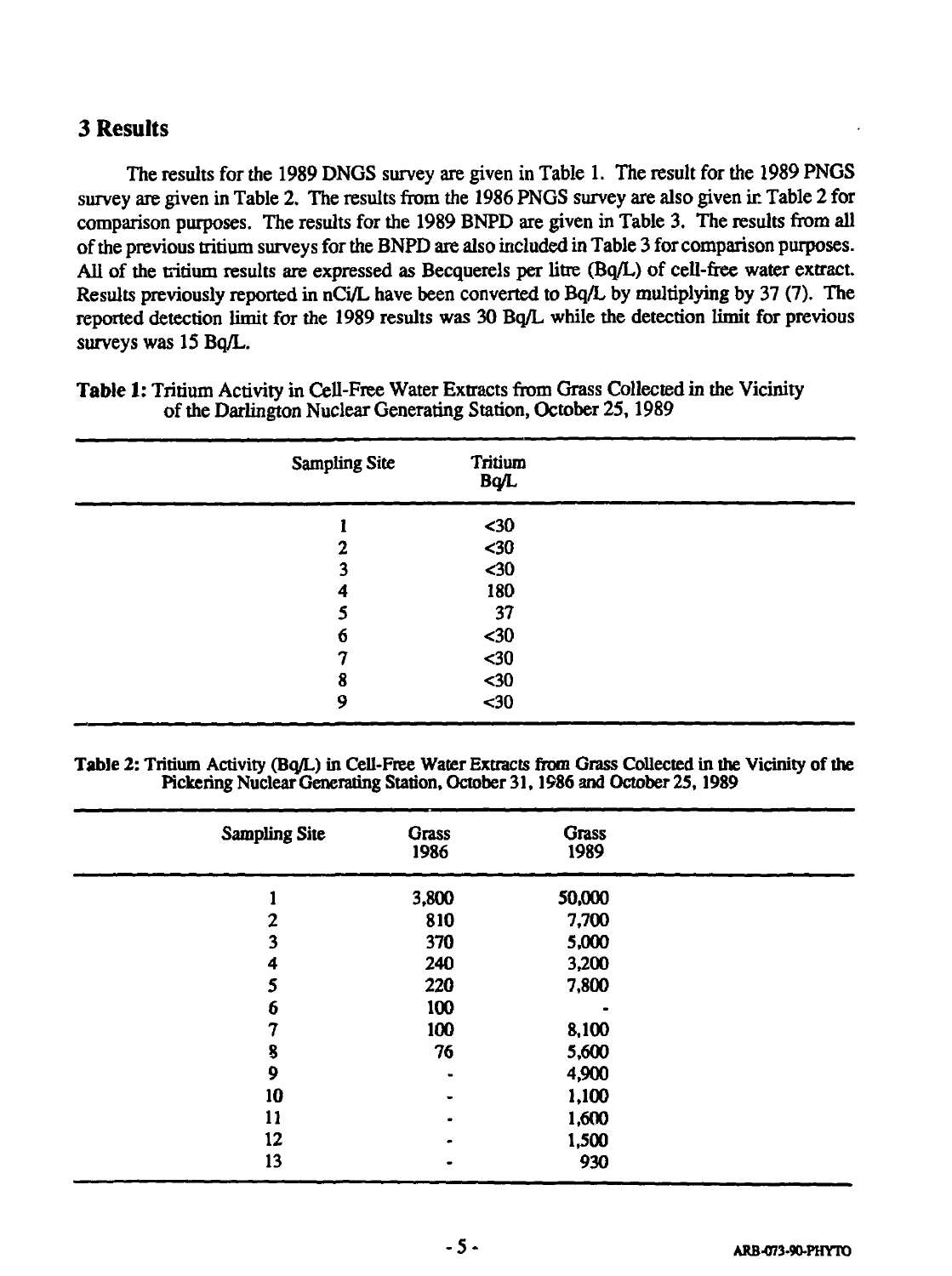| <b>Sampling</b><br>Site | Snow<br>1982 | Tree Sap<br>1982 | Tree Sap<br>1984 | White Ash<br>1981 | White Ash<br>1985 | Grass<br>1989 |  |
|-------------------------|--------------|------------------|------------------|-------------------|-------------------|---------------|--|
| $\mathbf{2}$            |              |                  |                  | 648               | 180               |               |  |
| 3                       |              |                  |                  | 152               | 86                |               |  |
| 4                       |              |                  |                  | 403               | 140               |               |  |
| 5                       | 360          | 360              | 3i0              | 333               | 85                |               |  |
| 6                       |              |                  |                  | 94                | 61                |               |  |
| 7                       | 260          | 260              | 300              | 78                | 48                |               |  |
| 8                       | 270          | 260              | 190              | 63                | 48                | $30$          |  |
| 9                       | 240          | 240              | 1000             | 93                | 200               | 82            |  |
| 10                      | 160          | 160              | 180              | 51                | 110               | $30$          |  |
| 11                      | 92           | 93               | 110              | 52                | 23                | $30$          |  |
| 12                      |              |                  | 43               | 36                | 24                | $30$          |  |
| 13                      | 200          | 200              | 110              | 109               | 31                | $30$          |  |
| 14                      | 85           | 85               | 120              | 36                | 56                | 120           |  |
| 18                      |              |                  |                  |                   | 43                | 63            |  |
| 19                      | 470          | 470              | 360              |                   |                   | 90            |  |
| 20                      | ۰            |                  | 520              |                   |                   | 84            |  |
| 21                      |              |                  |                  |                   | 19                | $30$          |  |
| 22                      |              |                  |                  |                   | $15$              | $30$          |  |
| 23                      |              |                  | 350              |                   |                   |               |  |

**Table 3: Tritium Activity (Bq/L\*) in Cell-Free Water Extracts from Grass, White Ash Leaves, Tree Sap and** Snow Collected in the Vicinity of the Bruce Nuclear Power Development, 1981, 1982, 1984, **1985 and October 25,1989**

\* - 1982 results were originally reported as nCi/L. Converted to Bq/L by multiplying by 37.

# **4 Discussion**

Unlike many traditional air pollutants, tritiated water in plant tissues is known to be transient in nature, **with residency time being variable and relatively short in duration (days). On the basis of this behavior, atmospheric tritium loadings are considered very mobile and should leave the plant tissue fairly rapidly when the source of tritium is removed. As a result, the data reported herein should be viewed as indicative of atmospheric emissions activities of a recent nature, relative to the sampling date.**

# **4.1 Darlington Nuclear Generating Station**

**The results for tritium in grass around the Darlington Nuclear Generating Station are largely as would be expected. The majority of the samples are below the detection limit of 30 Bq/L. The two exceptions were at stations 4 and 5 located at the northeast and east boundaries of the station property. While above the detection limit, the levels at these two stations are still low compared to results collected around PNGS. The fact that results above background were detected indicates that there may have been emissions from one of the units during testing and/or start-up or from the Tritium Removal Facility (TRF). These emissions were confirmed recently in discussion with Ontario Hydro. Emissions originated during the commissioning of the TRF.**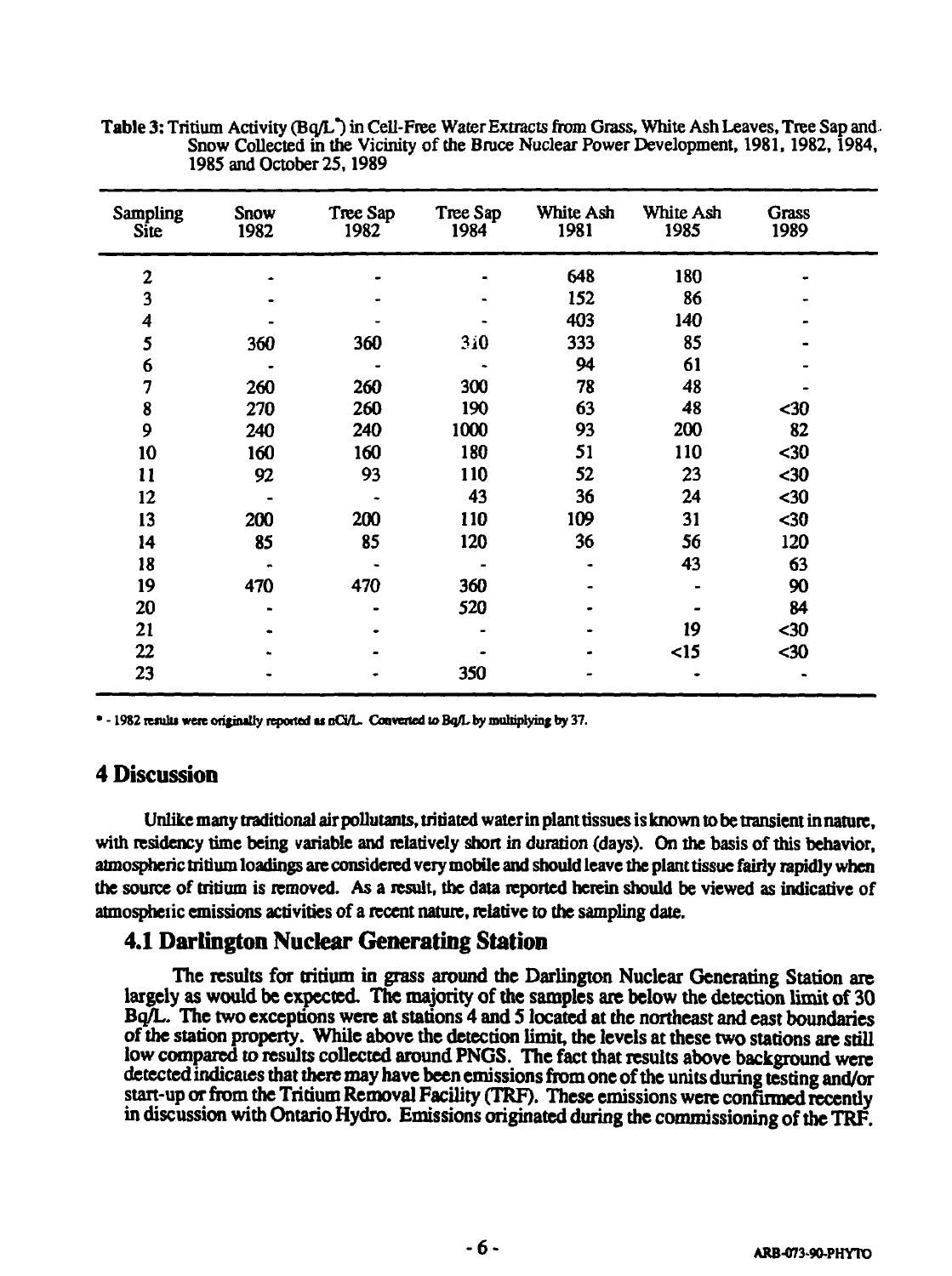#### **4.2 Pickering Nuclear Generating Station**

While the pattern of tritium in grass around the Pickering Nuclear Generating Station in 1989 was similar to the 1986 results, the levels and the size of the area affected were significantly larger. The levels in 1989 were 8.5 to 80 times higher than those for the same locations collected in 1986. The results were also higher than any of the results from the 1989 Bruce Nuclear Power Development survey or any previous sampling results in the BNPD area.

The results show a pattern of elevated tritium decreasing with distance from the station in a northeast direction (see Figure 4). The levels appear to drop off more rapidly in the east, north and west directions. It is impossible to determine the full extent of the contamination as background levels were not observed at any location. Based on the earlier discussion of the mobility of tritium, the results suggest that a release had occurred near the time of the survey. Since tritium releases display significant short-term variations (several magnitudes) during routine operation, and the concentration at any point in the environment also depends upon the meteorological conditions at the time, it is not unexpected that comparison of single samples could also show a wide variation.





**Contour! were generated using the program "Surfer" ver. 3.0 .Golden Software Inc. Contour Interval of 1500 Bq/L of cell-free water extract.**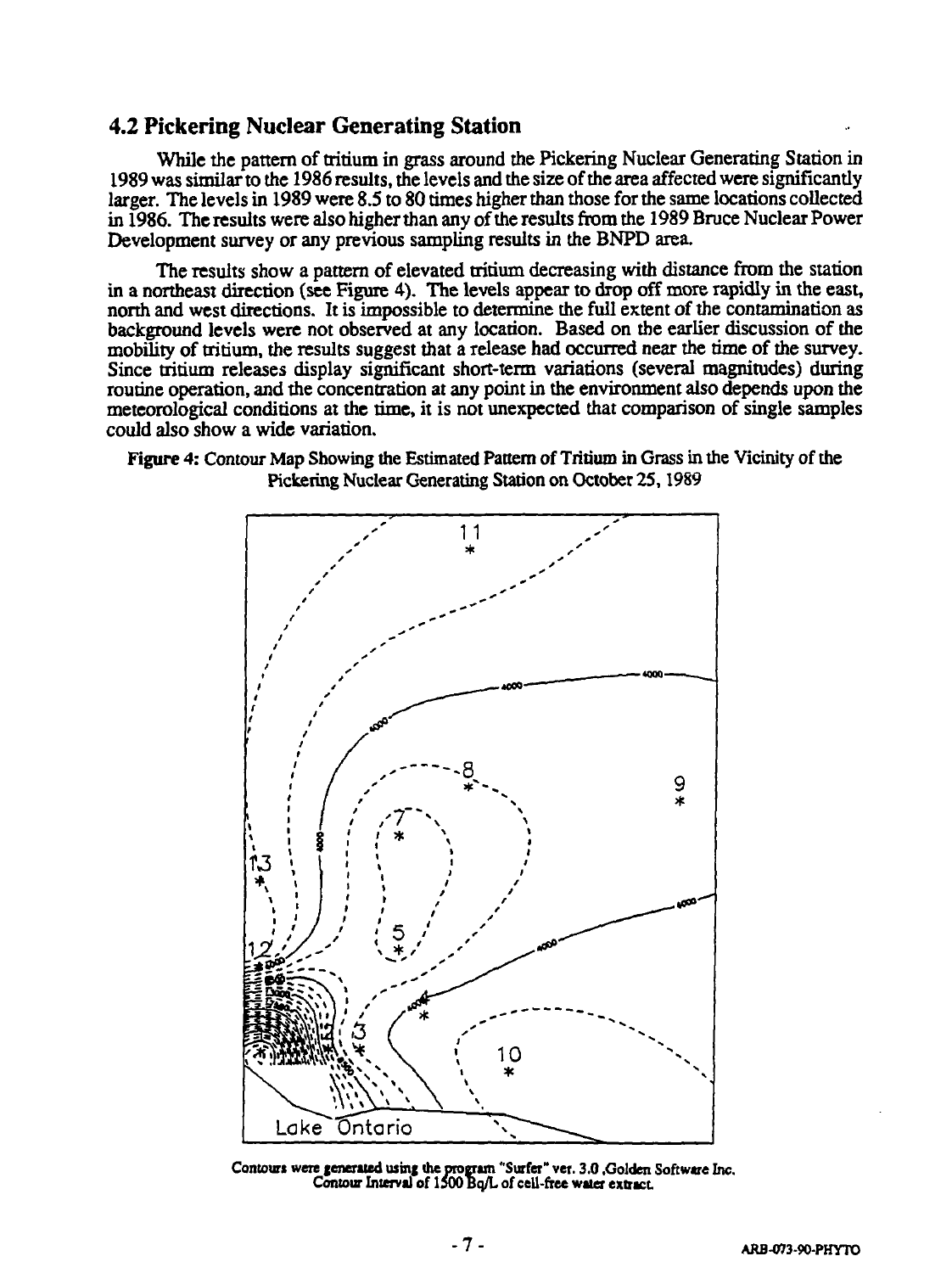### **4.3 Bruce Nuclear Power Development**

**The results for tritium in grass around the Bruce Nuclear Power Development are similar in pattern to results that had been collected for white ash foliage, tree sap and snow in previous years. With the exception of station 14, detectable levels of tritium were limited to the perimeter of the BNPD property. The levels were generally lower in 1989 but in the same order of magnitude compared to what had been observed for these same stations in previous years. It is not possible to determine if the differences are due to receptor (species/media) types, climatic (wind pattern) variation or to differences in emissions. A collection of grass along with tree foliage from a number of different species at the same sites and at the same time would provide useful information as to whether there are differences between receptors.**

# **4.4 Report Review**

**A draft of this report was reviewed by both Atomic Energy Control Board (AECB) and Ontario Hydro. AECB stated that continuous tritium emissions are expected from Ontario's nuclear generating stations. In 1989, the annual average tritium emission from Pickering was about 0.1% of the Derived Emission Limits (DEL), based on Ontario Hydro monitoring data, and in 1986 it was about 0.07% of the DEL. A DEL ir a derived upper limit for a single radionuclide from a single facility for airborne and liquid effluents, and is such that compliance with it will give reasonable assurance that the annual dose limit is not exceeded. Based on published Ontario Hydro reports (8,9) there has been an increase in annual tritium emissions to atmosphere of 2.7 fold between 1986 and 1989. The increase in the grass sampling results are not proportional with the reported increase in tritium emissions between 1986 and 1989. This probably reflects the limited frequency of grass sampling in both 1986 and 1989, possible meteorological variation at the time of sampling, and the fact that normal variation in grass tritium concentrations have not yet be established.**

### **5 Summary**

**Phytotoxicology assessment surveys were conducted in the vicinity of the three Ontario Hydro Nuclear Generating Stations in October, 1989. These surveys represent an effort by the MOE to begin to establish a database of tritium concentrations in vegetation to assist in participation on Nuclear Contingency sampling programs.**

**The levels of tritium in grass at the Bruce station were similar to levels from previous studies. The levels at the Darlington station confirmed a minor tritium release during die commissioning of the tritium recovery facility. The levels at the Pickering station were 8.5 to 80 times higher than a previous (1986) survey. Although these increases are not proportional to the reported 2.7 fold increase in annual tritium emissions to atmosphere from this facility between 1986 and 1989, they do confirm higher and more extensive terrestrial tritium concentrations in the vicinity of ihe facility. Some possible reasons for the lack of agreement between the emission data and the grass sampling results are discussed in the report.**

**An analysis by AECB of the sampling results for the Pickering area from a health exposure basis indicated that there were too few samples for a valid risk assessment: however, based on other monitoring and emission data and a worst case scenario, the AECB have indicated that emissions from the Pickering Facility arc well below population exposure limits and that there is no health concern.**